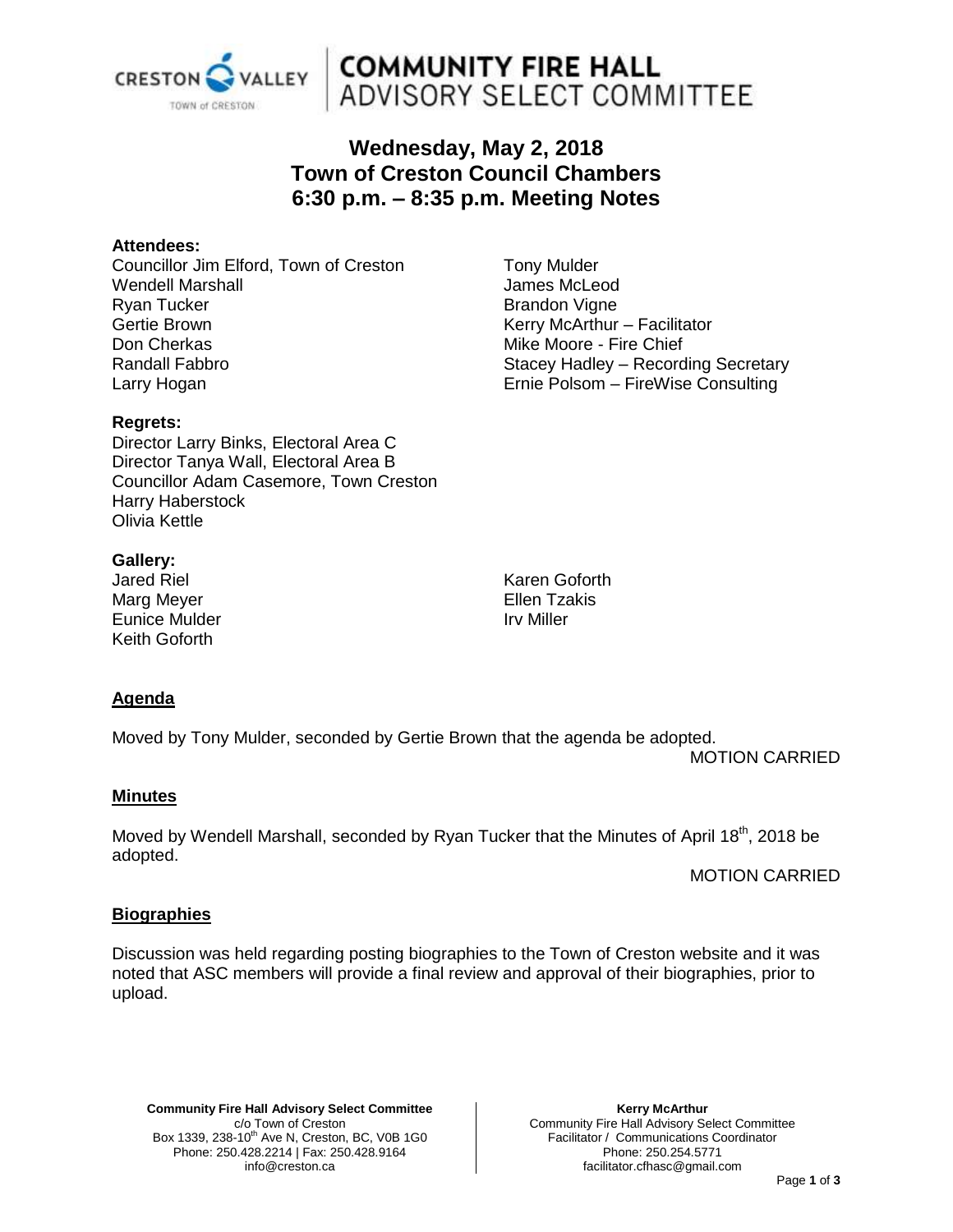

**COMMUNITY FIRE HALL<br>ADVISORY SELECT COMMITTEE** 

### **Communications Plan Update**

K. McArthur advised that the communications plan will be forthcoming for review during a future ASC meeting.

#### **Review of Siting Analysis**

E. Polsom provided information regarding the BC Building Code and noted that a Fire Hall's proximity to residential areas impacts building code requirements and response times, that volunteer fire departments require additional time to travel to the Fire Hall to get geared up and travel to an emergency, that proximity of a Fire Hall should be considered with respect to the areas within the regional district requiring fire service, and that response times start with dispatch.

E. Polsom advised of the following with respect to the pros and cons of each proposed site option (site 1, 2, 3 and 4):

Site #1 (Cedar Street)

- $\triangleright$  CPR Railway a concern with respect to response times;
- $\triangleright$  volunteer parking across the street;
- $\triangleright$  during the siting study it was established that the base is inadequate for construction of a Fire Hall;
- $\triangleright$  substantial cost implications regarding utility Right of Way's and relocation of such;
- $\triangleright$  property incapable of accommodating the size of structure required

#### Site #2 (Cook Street)

- $\triangleright$  site is serviced
- $\triangleright$  geotechnically adequate for construction
- $\triangleright$  central location for residential response times
- $\triangleright$  allows for future growth

#### Site #3 (NW Boulevard)

- $\triangleright$  not functional for deployment of vehicles
- $\triangleright$  proximity to residential areas not viable

#### Site #4 (Vancouver Street)

- $\triangleright$  central location for residential response times
- $\triangleright$  substantial costs associated with demolishment of current foundation
- $\triangleright$  not functional for deployment of vehicles
- $\triangleright$  inadequate grade / grade differences
- $\triangleright$  limited opportunity for growth

Discussion was held regarding site requirements, future residential growth, the importance of a sustainable and energy efficient Fire Hall, and it was noted that the cost of a site is confidential in accordance with section 90(1)(e) of the *Community Charter,* that the Town of Creston does not own any other land for consideration as a potential site; and further, that considerations should be made with respect to the Official Community Plan and subdivision development, and the potential impact to the commercial tax base.

**Community Fire Hall Advisory Select Committee** c/o Town of Creston Box 1339, 238-10<sup>th</sup> Ave N, Creston, BC, V0B 1G0 Phone: 250.428.2214 | Fax: 250.428.9164 info@creston.ca

#### **Kerry McArthur**

Community Fire Hall Advisory Select Committee Facilitator / Communications Coordinator Phone: 250.254.5771 facilitator.cfhasc@gmail.com